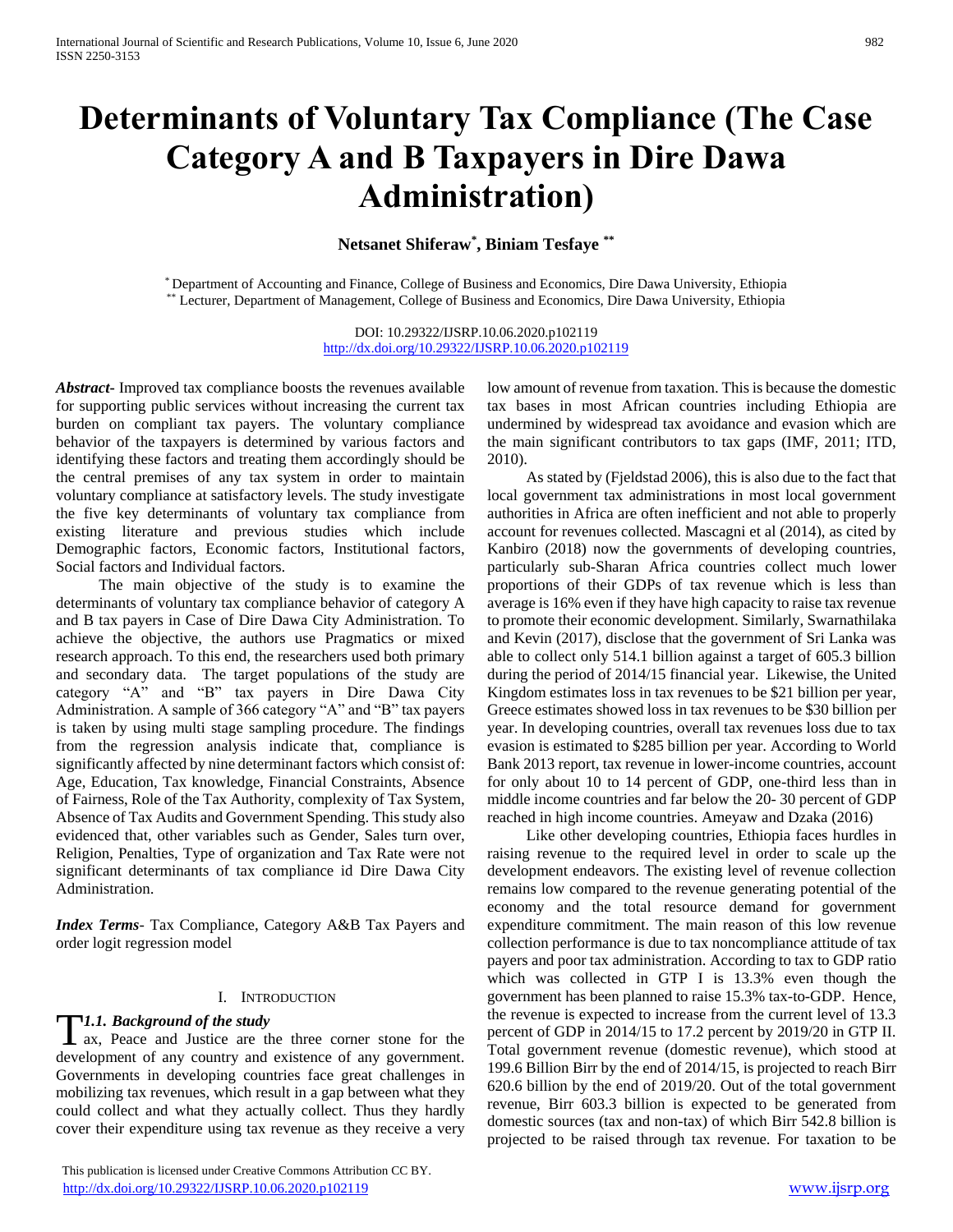effective in achieving both short and long term goals in any economy, the level of tax compliance must be improved. Ethiopia's ratio of tax revenue to gross domestic product (GDP) is still well short of the international average. Currently, the ratio of tax revenue to GDP in Ethiopia is less than 11 per cent which is generally considered below the threshold i.e 16%, while in many African countries the average ratio exceeds 20 per cent (Kenya 23% and Tanzania 17%).

 According to Akalu (2016), tax non-compliance affects revenue collection and the ability of the government to achieve its fiscal and social goals. Improved tax compliance amplifies the revenues available for supporting public services without increasing the current tax burden on compliant taxpayers. Rizal et al (2016) among the undesirable impacts of noncompliance, they reduce the national revenue significantly and thus encouraging a hidden economy in which inequities in the economy would be derived. Judging from the negative impacts of noncompliance, the paper attempts to provide some measures in order to reduce noncompliance rates in Dire Dawa city administration.

## *1.2. Statement of the problem*

 Desta (2010) stated that any strategy to increase tax compliance should begin with a theory of why people cheat on their taxes. Understanding the factors that determine the compliance behavior of taxpayers is not only important for one city but also for Ethiopia as a whole in order to designing appropriate strategies to deal with non-compliers so that they can gradually develop the desired behavior of voluntary compliance. Akalu (2016)

 Based on the Pareto (20/80 rule) principle 80% of tax is collected from 20% of higher tax payers. This is the main reason why many tax authorities currently establish especial offices for treating large tax payers separately. The contribution of tax revenue collected from category C to GDP is significantly small when compared with that of category A and B tax payers. So, to improve the tax revenue collection category A and B Tax payers have to be the area of focus for Tax authorities. Thus, tax gap is related with Voluntary compliance (the tendency of not over stating payment and understating income) of which the greater percentage is contributed by those who have the lion share (category A and B tax payers) in the revenue mobilization of the country. Thus, indentifying these factors particularly political factors related with tax compliance behavior of category A and B Tax payers, the main contributors of tax revenue of the country, is very crucial and urgent.

 According to Amhara national regional state, the level of compliance for category A and category B tax payers is only 9.95%, 8.94% and 11% during 2005, 2006 and 2007 E.C, respectively. These indicate that the level of tax compliance in the region during the last 3 years was low, so it must be improved for efficient tax administration. Dinku and Alamirew (2018) Similarly data from Dire Dawa Revenue Authority the percentage of actual revenue over budget revenue from direct tax, indirect tax, other tax and municipal revenue is decline from year to year. For instance in year 2010, 2014, 2015, 2016 and 2017 percentage of collection was 125.21%, 107.63%, 104.42%, 89.84% and 70.80% respectively. This data clearly show that the revenue which is collected by the authority is decline from one period to another period. Likewise, according to the information obtained from Dire Dawa City Tax Authority as cited by Lemessa (2007), only about 60% of the business communities which are subjected to tax are paying their tax obligation regardless of the existing powerful tax proclamation. This clearly shows that, in order to addressing the issue of voluntary compliance participatory and holistic approach is more important instead of relying on legal enforcement.

 what is more importantly draw the attention of researchers of this study is that the Ethiopian societies diversity in terms of the social, cultural and psychological, ethical, demographical political outlook and geographical factors which intern affects the attitudinal make up of the tax payers and closely related with tax compliance behaviors of tax payers are not still considered by most Ethiopian scholars conducting research in this area before this time. At the same time Dire Dawa , where the prevailing regional diversity believed to bring different results from and as important as the outcomes gained from the previous researches conducted in different regions of the country unquestionably will come up with an important solution for the tax compliance problems specifically related to the region and can be an eye opener study used as a point of reference for any issue related to tax compliance of the region. Hence, there is a clear need for more empirical research on the factors that affect tax compliance, since a better understanding of these factors can yield strategies that improve compliance. Thus, to fill all the above stated knowledge gap, conducting research on this issue is too imperative

# *1.3. Objectives of the Study*

# *1.3.1. General objective*

 The major objective of this study is to examine the determinants of voluntary tax compliance behavior of category A and B tax payers in Case of Dire Dawa City Administration

# *1.3.2. Specific objectives*

 In line with above general objective, the specific objectives of the study are:

The specific objectives of this study are:

- $\triangleright$  To identify the determinants of the tax compliance of taxpayers.
- $\triangleright$  To examine the nature of relationship between taxpayers' compliance and the respective determinants.
- $\triangleright$  To identify the most significant factor of the tax compliance.

# *1.4. Research Hypotheses*

H1: There is a positive relation between age and tax compliance.

H2: Female tax payers are more compliant than male taxpayer.

H3: There is a positive relation between education and tax compliance.

H4: Higher income level of taxpayers is negatively associated with tax compliance.

H5: knowledge about tax is positively correlated with voluntary compliance

H6: Personal financial constraint is negatively correlated with tax compliance.

H7: Awareness of penalty and Offences is positively correlated with tax compliance.

H8: Perception of absence of fairness and equity of tax system is negatively associated with tax compliance.

H9: Type of organization does not affect the level of compliance.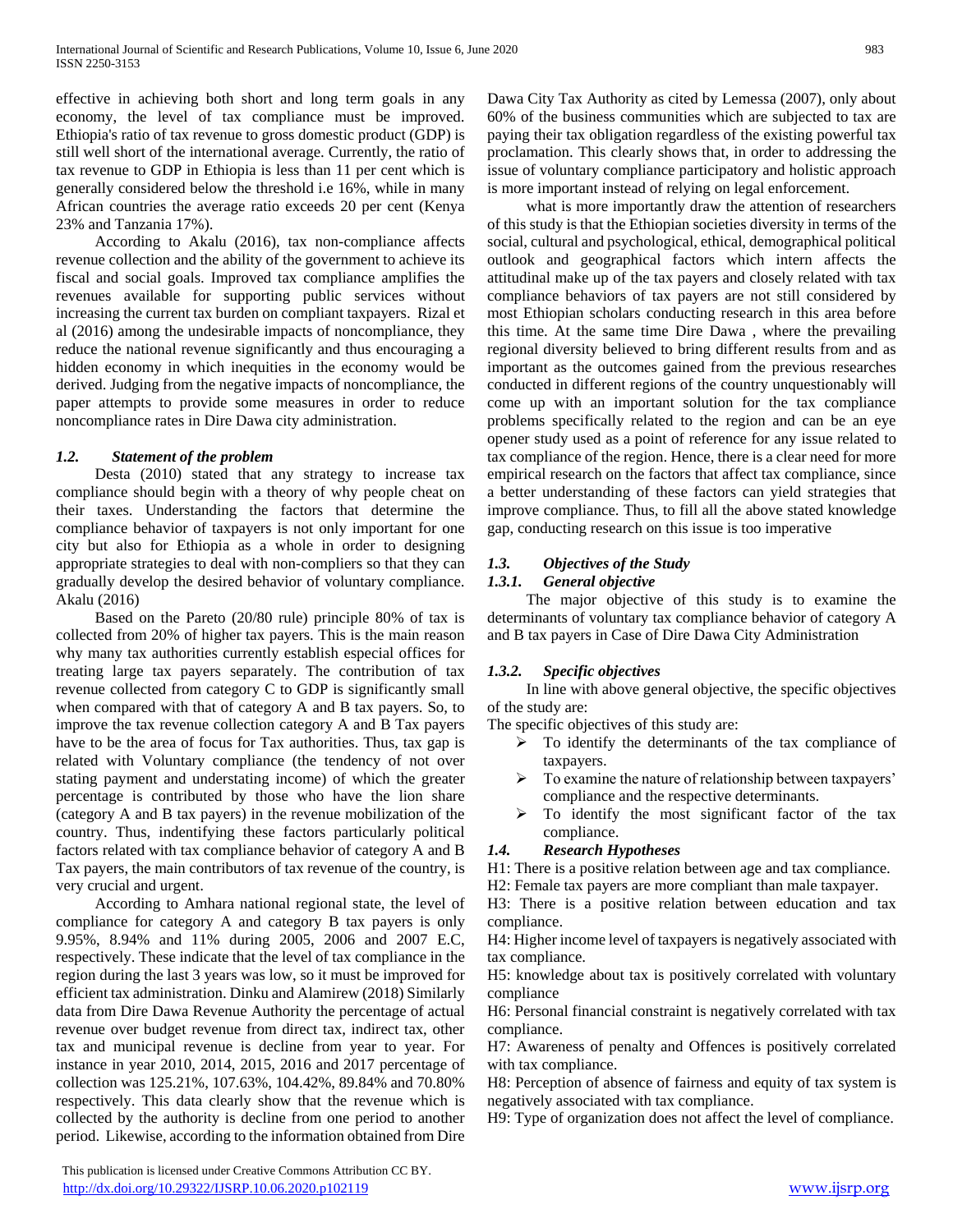H10: Role of the tax authority is positively correlated with tax compliance.

H11: Complexity of tax system has a negative relationship with tax compliance.

H12: Religious tax payers are more tax compliant than those who are not.

H13: The perception on tax rate is negatively related with tax voluntary compliance attitude

H14: There is a negative relationship between absence of audited and tax compliance.

H 15: Positive perception of government spending is positively correlated with tax compliance.

## II. LITERATURE REVIEW

## *2.1. Definition of taxation*

 Tax is defined (Bhatia, 2003) as a compulsory contribution (levy) by an economic unit to a government without expectation of direct and equivalent return (quid pro quo) from the government for the contribution made.similarly , Parameswaren (2005) define tax as a compulsory levy imposed by an organization or Government on its member citizens, for the sole purpose ofproviding common goods and services for the benefit of all members.Generally, governments levy taxes for multiple of purposes, but mainly to raise funds in order to cover public expenditures and on the other hand to properly allocate resources.

# *2.2. Definition of Tax Compliance*

 Swarnathilaka and Kevin (2017), tax compliance is defined as the ability and willingness of taxpayers to comply with tax laws, declare the correct income in each year and pays the right amount of taxes on time. Likewise Song and Yarbrough (1978), it is the taxpayers' ability and willingness to comply with tax laws which are determined by ethics, legal environment and other situational factors at a particular time and place. Kirchler (2007) defined as the willingness of individuals to report all incomes and payment of all taxes by fulfilling the provisions of laws, regulations and court judgments. Moreover different authors defined tax compliance as it is a person's act of filing their tax returns, declaring all taxable income accurately, and disbursing all payable taxes within the stipulated period without having to wait for follow-up actions from the authority.

#### *2.3. Factors of tax compliance 2.3.1. Demographic Factors*

 *Age;* Some researchers argued that aging taxpayers tend to be more compliant than the younger taxpayers since younger taxpayers are more risk seeking and less sensitive to penalties. For instance chung and trivedi (2003) argued that positive relation between age and tax compliance. On other hand Akalu (2016) found that there is a negative relationship between age and compliance level. However, there have been a studies including Manchilot (2018) found no relationship between age and compliance

 *Gender;* According to the research made by Hasseldine and Hite (2003) sometimes female taxpayers are male compliant than their male counterparts. Whereas other studies found that male taxpayers were more compliant than female. Manchilot (2018),

gender has no significant impact on compliance attitude of taxpayers.

 *Education;* Most of the studies including Ameyaw and Dzaka (2016) and Daba (2017) found that education level is directly linked to a likelihood of compliance i.e. positive relationship between educational level and taxpayer compliance.

 *Income;* The studies of Allingham and Sandmo (1972) revealed that higher income level attracts higher compliance on the other hand Johns and Slemrod (2008) argued that increment in income levels resulting increase in tax evasion behavior. Kanbiro (2018) found that income does not have significant influence on tax voluntary compliance attitude.

 *Religion;* According to Kirchgässner (2003), religiosity, measured as church attendance and the perceived degree of religiosity may also play a role in tax morale and voluntary compliance as those who take their religion to heart may find attempts at non compliance as been "unrighteous". The finding of Torgler and Schaltegger (2007) also support this view as their results suggested a positive correlation between church attendance/religiosity and tax morale. Blumenthal, Christian and Slemrod (2001) reporting findings from a field experiment, identified the impact of moral persuasion on voluntary income tax compliance.

# *2.3.2. Individual factor*

 *Tax knowledge;* Daba (2017) and Lemessa (2007) stated that there is a positive relation between tax knowledge and compliance, while Manchilot (2018), Tadesse and Goitom (2014), and Kanbiro (2018), found that tax knowledge does not significantly correlated with compliance behavior of tax payer.

*Personal financial constraints;* According to Daba (2017) and Tadesse and Goitom (2014), personal financial constraints is the major determinant of voluntary compliance. As stated by Mohani, 2001, financial problem is negatively correlated with the tax payer voluntary compliance when compared to people in less financial distress.

 *Awareness of penalties and Offences;* According to Ameyaw and Dzaka (2016), awareness about penalties and Offences has a positive relation with compliance. If the taxpayers are aware of the offences they are committing when evading tax and the consequences of being non-compliant taxpayers, they might reduce their tendency to evade tax. While Tadesse and Goitom (2014) found that awareness of penalties and Offences were not significantly correlated with tax compliance

# *2.3.3. Social Factors*

*Perceptions of absence of equity or fairness;* Desta (2010), Lemessa (2007) and Daba (2017) determined that fairness or equity is the most significant factor influencing tax payer compliance. Jackson and Milliron (1986) argued that as one of the main principles of the taxation system, Perceptions of equity or fairness have a positive influence on the compliance level of the tax payers. Whereas the studies made by Kanbiro (2018), Akalu (2016) and Tadesse and Goitom (2014) found that equity or fairness doesn't have any impact on compliance level.

# *2.3.4. Institutional Factors*

 *Role of the tax authority;* According to Desta (2010) and Lemessa (2007), the role of the tax authority in minimizing the tax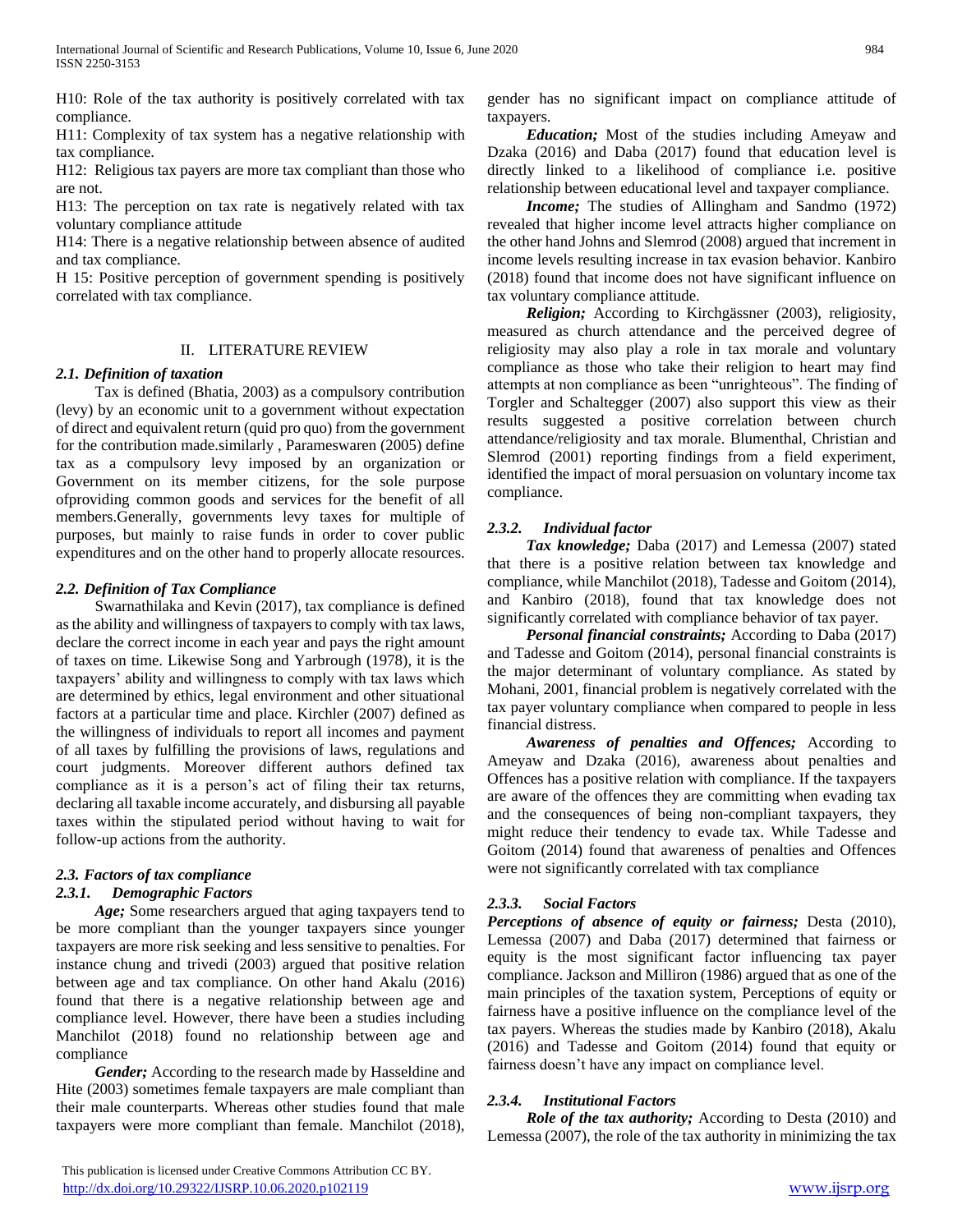gap and increasing voluntary compliance is clearly very important. The study of Richardson (2008) and Manchilot (2018) also suggested that the role of a government has a significant positive impact on determining attitudes toward tax. Tadesse and Goitom (2014) and Kanbiro (2018), found that Role of the tax authority doesn't have any impact on compliance level.

 *Complexity of tax system;* According to Swarnathilaka and Kevin (2017) and Manchilot (2018) simplifying tax administration is important because it can facilitate efficient and enhanced administration and reduce noncompliance level. So Simplicity of tax system increases the compliance level i.e. Simplicity of tax system positively related with tax compliance. Similarly, complexity of tax system makes compliance difficult, requiring taxpayers to devote excessive time to preparing and filing their returns. Akalu (2016) found that there is no any relation between compliance and complexity of tax.

## *2.3.5. Economic Factors*

## *2.4. Conceptual Framework*

 *Tax Rate;* Akalu (2016) and Ameyaw and Dzaka (2016) found that high tax rates leads to lower level of tax compliance. Opposite to the view Kirchler, Hoelzl & Wahl, (2008) found there is positive relationship between tax compliance and tax rate thus as tax rate increase, the compliance level also increase. Swarnathilaka and Kevin (2017) found that tax rates have not significant effect on tax compliance decision.

 *Absence of Tax audits;* The study made Daba (2017) and Tadesse and Goitom (2014) revealed that tax audit is one of the most effective policies to protect tax compliance. Swarnathilaka and Kevin (2017) claimed that audits have a positive impact to increase voluntary compliance. An increase in tax audits automatically minimizes the rate at which taxpayers noncompliance behavior i.e. tax audits can change compliance behavior from negative to positive.

 *Perceptions of government spending;* Tadesse and Goitom (2014) and Kanbiro (2018), found that Perception of government spending were not significantly correlated with tax compliance.



*Source: - Adopted From Kanbiro (2018) with some modification* 

 This publication is licensed under Creative Commons Attribution CC BY. <http://dx.doi.org/10.29322/IJSRP.10.06.2020.p102119> [www.ijsrp.org](http://ijsrp.org/)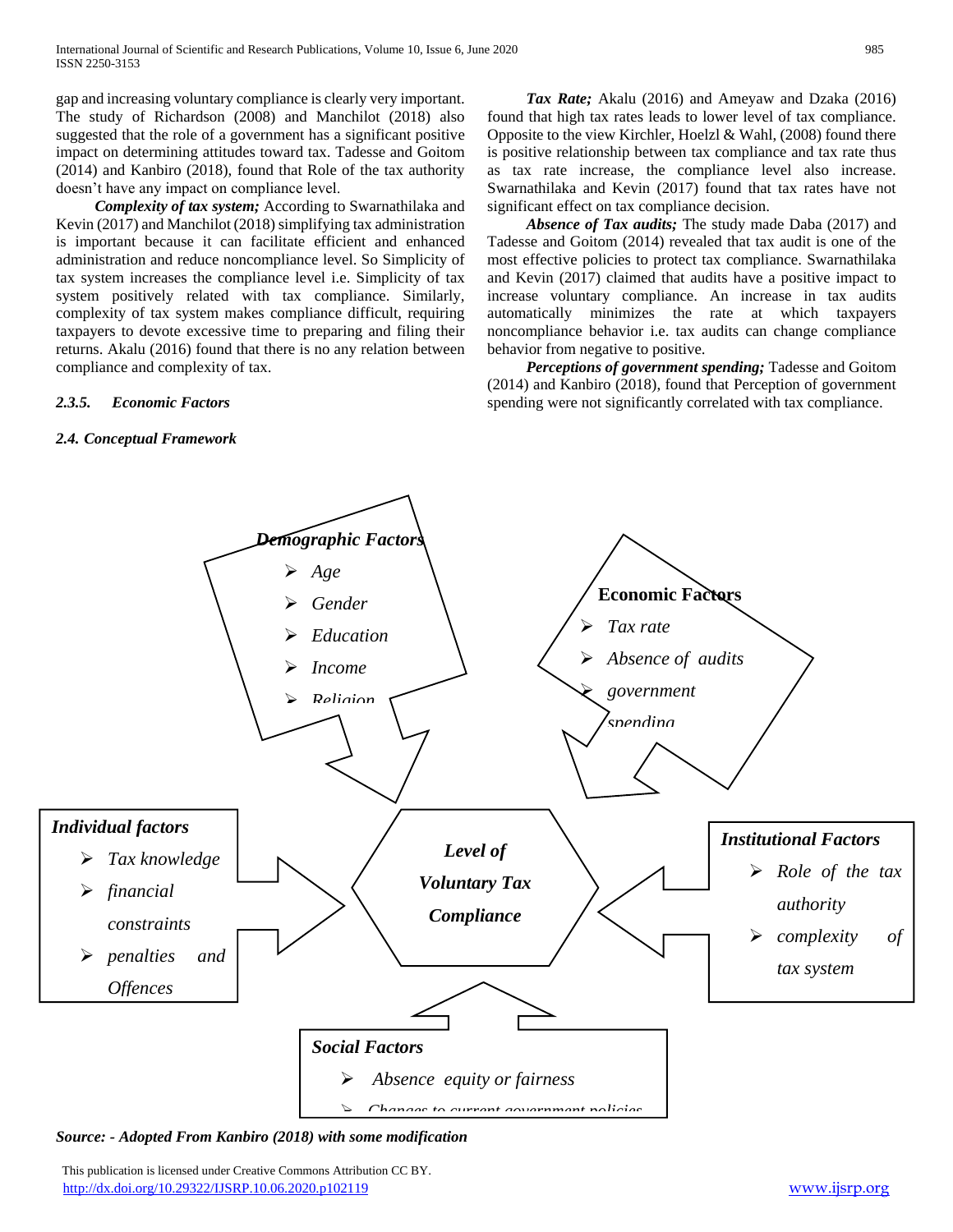International Journal of Scientific and Research Publications, Volume 10, Issue 6, June 2020 986 ISSN 2250-3153

# III. RESEARCH METHODOLOGY

# *3.1. Research Design*

The researcher used the triangular approach: which is a combination of both qualitative and quantitative data.

# *3.2. Philosophical Paradigms*

The current study applies Pragmatics research approach.

# *3.3. Type and Methods of Data Collection*

 To undertake the study the researcher used both primary and secondary data. The primary collected from two sources; from the taxpayers and from tax authority officials. The data that collected from the tax payers e through questionnaire and the data that collected from the tax officials through questionnaire and interview. Secondary data also collected through document analysis from published and unpublished sources.

# *3.4. Population and Target Population of the Study*

|                 | <b>Kebele</b> |      |      |      |     |      |      |      |      |              |
|-----------------|---------------|------|------|------|-----|------|------|------|------|--------------|
| <b>CATEGORY</b> | 01            | 02   | 03   | 04   | 05  | 06   | 07   | 08   | 09   | <b>TOTAL</b> |
|                 | 117           | 872  | 455  | 267  | 118 | 256  | 337  | 230  | 283  | 2935         |
| B               | 42            | 461  | 203  | 162  | 89  | 140  | 151  | 104  | 15   | 1367         |
| $\mathcal{C}$   | 1318          | 5118 | 1048 | 1822 | 625 | 1401 | 2222 | 1369 | 2707 | 17630        |
| <b>TOTAL</b>    | 1477          | 6451 | 1706 | 2251 | 832 | 1797 | 2710 | 1703 | 3005 | 21932        |

# *Table 1: Total Number of Business Income Tax Payers in Dire Dawa*

 $\triangleright$  The target population of the study will tax authority and category "A" and "B" tax payers of the city.

# *3.5. Sampling Techniques and Sample Size Determination*

 The researchers use Yamane (1967) formula to calculate sample size. It is assumed that the sample would have 95% reliability about population and a sampling error 5%.

| $n =$                  | Where.                |
|------------------------|-----------------------|
| $1+N$ (e) <sup>2</sup> | $N=$ study population |
| $+302$<br>$=$          | $n =$ sample size and |
| $1+4,302(0.05)^2$      | $e = error margin$    |
| $= 366$                |                       |

Accordingly the following formula used to determine sample from each kebele:

 $ni = n * \_$  <u>Ni</u>  $i = 1, 2, 3,$ 

 $N$ Where,

 $ni =$  sample size of the  $i<sup>th</sup>$  stratum

 $n =$ sample size

 $Ni = population size of the i<sup>th</sup> stratum and$ 

N =represents the population size.

 Finally, a sample size of 366 from each category, i.e. category "A" (250) and category "B" (116) allocate proportionally for each kebele depending on the number of business income tax payer in each Kebele

# *3.5.1.1. Model specification*

 Taxpayers are assumed to be compliant if they reporting their correct taxable income to tax authority, their willingness to comply with directives and regulations of tax authorities and the intention neither to evade nor avoid tax paid. Based on this score, taxpayers were categorized into three levels of compliance as: tax payers are more compliant, the tax payer is moderately compliant, and the tax payer is low compliant. Therefore this ranking merits the use of either ordered logit/probit model to analyze those responses. But, for this study ordered logit model is adopted.

# *3.5.1.2. Rationality for model selection*

An ordered logit model for an ordinal response Yi with C categories is defined by a set of  $C-1$  equations where the cumulative probabilities gci=Pr(Yi≤yc| xi) are related to a linear predictor  $\beta'$ xi=  $\beta0+\beta1x1i+\beta2x2i+...$  through the logit function: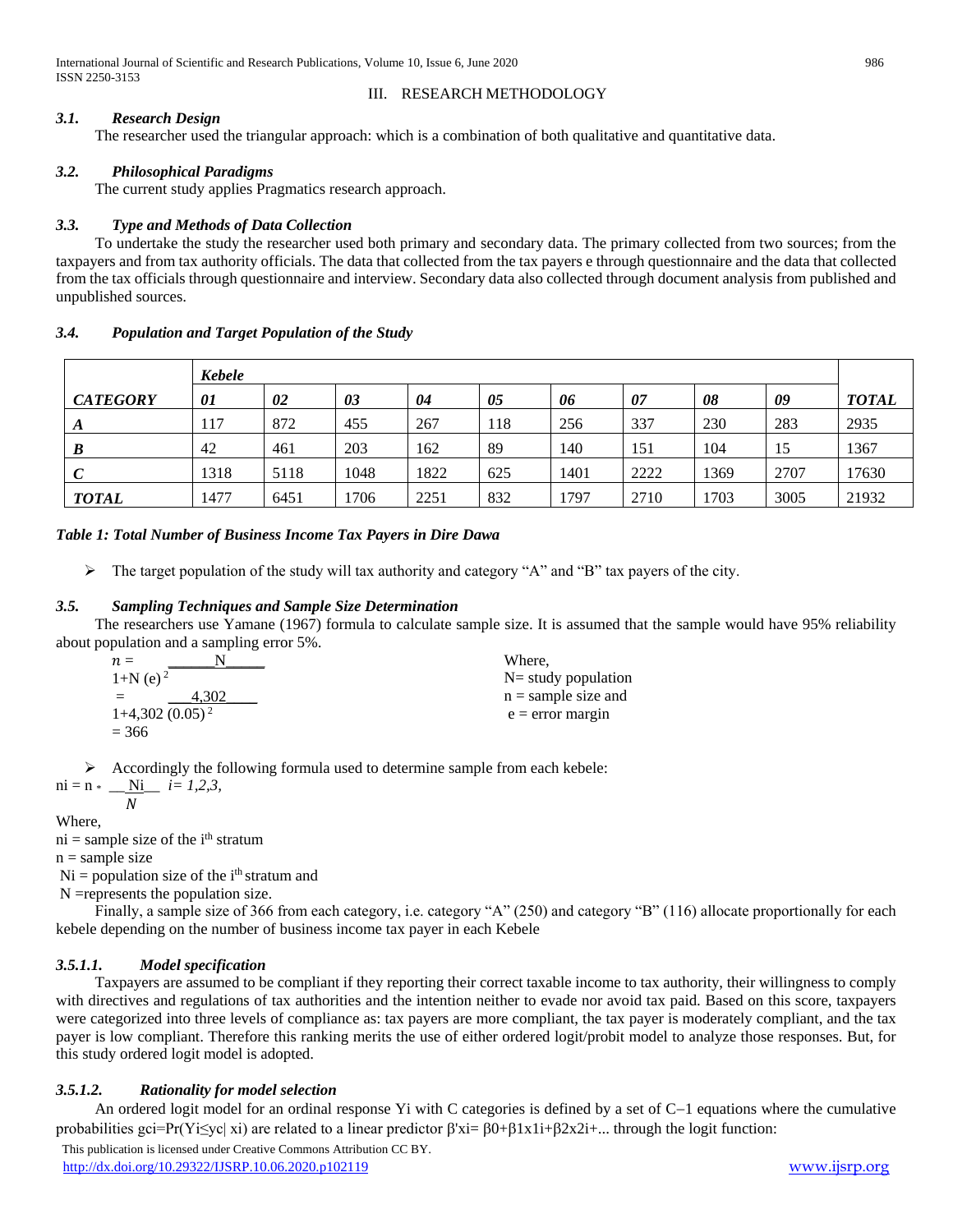International Journal of Scientific and Research Publications, Volume 10, Issue 6, June 2020 987 ISSN 2250-3153

 $logit(gci) = log(gci' - 1(gci =))\alpha c - \beta' xi$ , c= 1,2,...,C-1………. (1)

The parameters  $\alpha c$ , called thresholds or cut points, are in increasing order ( $\alpha 1 < \alpha 2 < ... < \alpha C-1$ ). It is not possible to simultaneously estimate the overall intercept  $\beta$ Oand all the C-1 thresholds: in fact, adding an arbitrary constant to the overall intercept  $\beta$ Ocan be counteracted by adding the same constant to each threshold  $\alpha c$ . This identification problem is usually solved by either omitting the overall constant from the linear predictor (i.e.  $\beta = 0$ ) or fixing the first threshold to zero (i.e.  $\alpha = 0$ ).

The vector of the slopes  $\beta$  is not indexed by the category index c, thus the effects of the covariates are constant across response categories. This feature is called the parallel regression assumption: indeed, plotting  $logit(g)$ 

ci) against a covariate yields  $C-1$  parallel lines (or parallel curves in case of a non-linear specification ghuu

From equation (1), the cumulative probability for category c is

 $\text{gci} = \exp(\alpha c - \beta' \text{xi})/(1 + \exp(\alpha c - \beta' \text{xi})) = 1/(1 + \exp(-\alpha c + \beta' \text{xi})) \dots (2)$ 

 An ordinal response Yi with C categories can be represented as an underlying continuous response Yi\*with a set of C−1 thresholds c\*such that Yi= yc if and only if c−1\*< Yi\*≤c\*. It follows that a cumulative model for an ordinal response, such as the ordered logit model (1), is equivalent to a system composed of a set of thresholds  $\alpha c^*$  and a linear regression model for an underlying continuous response:

Yi\*= ('xi+ ei\* …………………………………………..(3)

where ei\* is an error with mean zero and standard deviation  $\sigma e^*$ . The relationship  $Pr(Y \leq y c) = Pr(Y i^* \leq \alpha c^*)$  implies that the linear model (3) is equivalent to the cumulative model  $\log c$   $-\alpha$ - $\beta$ 'xi, where the link function  $\alpha$ ) is the inverse of the distribution function of the error ei\*.

 In the empirical model Yi\*, represents levels of compliance as: tax payers are more compliant-y1, the tax payer is moderately compliant-y2, and the tax payer is low compliant-y3,

 Xi, represents explanatory variables, Age, Gender, Education, Income, Tax knowledge, Personal financial constraints, Awareness of penalties and Offences, Perceptions absence of equity or fairness, types of organization, Role of the tax authority, Religion , Tax rate, Tax audits, complexity of tax system, Perceptions of government spending,  $\beta * s$  represent coefficients of explanatory variables. Unit of measurement, description of variables and Expected signs/hypotheses are described by the table below: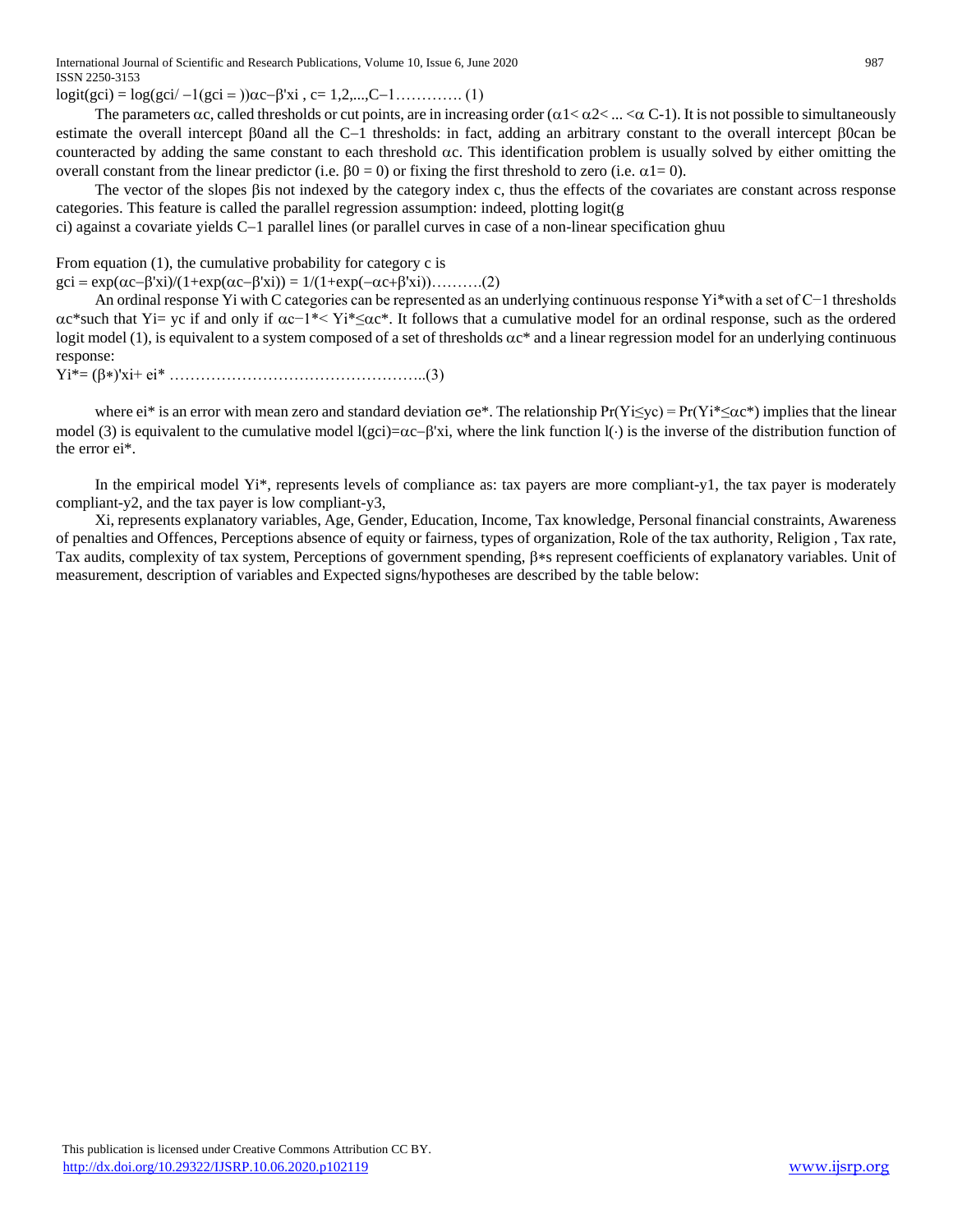| N <sub>o</sub>           | <b>Factors</b>                   | <b>Variables</b>                       | <b>Symbols</b> |                         | Unit                          | of<br>measurement                                                                                |                                                                   | <b>Description of Variables</b>                                                                                                         | <b>Expected signs/hypotheses</b>                      |  |
|--------------------------|----------------------------------|----------------------------------------|----------------|-------------------------|-------------------------------|--------------------------------------------------------------------------------------------------|-------------------------------------------------------------------|-----------------------------------------------------------------------------------------------------------------------------------------|-------------------------------------------------------|--|
| Dependent variable       |                                  |                                        |                |                         |                               |                                                                                                  |                                                                   |                                                                                                                                         |                                                       |  |
| 1                        |                                  | Tax compliance<br><b>TCOMP</b>         |                | Ordinal                 |                               |                                                                                                  |                                                                   | Willingness to comply with directives<br>and regulations of tax authorities and<br>the intention not to evade tax paid.                 |                                                       |  |
|                          | <b>Explanatory variables</b>     |                                        |                |                         |                               |                                                                                                  |                                                                   |                                                                                                                                         |                                                       |  |
| $\overline{2}$           |                                  | Age                                    |                | AGE                     |                               | Ordinal                                                                                          |                                                                   | The length of time that a person<br>lived.                                                                                              | + (Aged tax payers, higher<br>compliance)             |  |
| 3                        |                                  | Gender                                 |                | <b>GEN</b>              |                               | Binary                                                                                           |                                                                   | The state of being male or female.                                                                                                      | + (Females, more compliance)                          |  |
| $\overline{\mathcal{A}}$ |                                  | Education                              |                | <b>EDU</b>              |                               | Ordinal                                                                                          |                                                                   | The level of literacy by the tax<br>payer.                                                                                              | $+$ (Educated tax payers, more<br>compliance)         |  |
| 5                        |                                  | Income<br>Religion                     |                | <b>INCO</b>             |                               | Continuous                                                                                       |                                                                   | Company profit in a particular<br>period of time.                                                                                       | - (Higher income level, low<br>compliance)            |  |
|                          | Demographic Factors              |                                        |                | <b>RELG</b>             |                               | <b>Binary</b>                                                                                    |                                                                   | set of beliefs<br>and practices<br>generally agreed upon by a group of<br>people.                                                       | $+(strict$ religion<br>followers,<br>high compliance) |  |
| 6                        |                                  | Tax knowledge                          |                | <b>TKNOW</b>            |                               | Nominal                                                                                          |                                                                   | Understand and cope with the<br>administrative<br>legal<br>and<br>requirements i.e. tax policies,<br>procedures, rules and regulations. | + (High tax knowledge, high<br>compliance)            |  |
| $\overline{7}$           | Individual factor                | Personal<br>Constraints                | Financial      | <b>FINACONS</b>         |                               | Ordinal                                                                                          |                                                                   | Any factor that restricts the amount<br>or quality of investment options.                                                               | (Financial<br>constraint,<br>low<br>compliance)       |  |
| $\,8\,$                  |                                  | Awareness of Penalties and<br>Offences |                | <b>PENAL</b>            |                               | Continuous                                                                                       |                                                                   | Related with paying taxes because<br>of fear of being caught and<br>penalized.                                                          | $+$<br>(High<br>penalty,<br>high<br>compliance)       |  |
| 9                        | <b>Factors</b><br>Social         | Absence of Fairness or<br>Equity       |                |                         | <b>EQUIFAIR</b><br>Continuous |                                                                                                  | equal people in equal<br>Treat<br>circumstances in different way. |                                                                                                                                         | - (Absence of fairness, less<br>compliance)           |  |
| 11                       | Instituti<br><b>Factors</b><br>i | Role of the Tax Authority              |                | <b>TAUTO</b><br>Nominal |                               | Maintain an aggressive attitude<br>with respect to the correctness of<br>the taxpayers' actions. |                                                                   | + ( High efficiency of tax<br>authority, higher compliance)                                                                             |                                                       |  |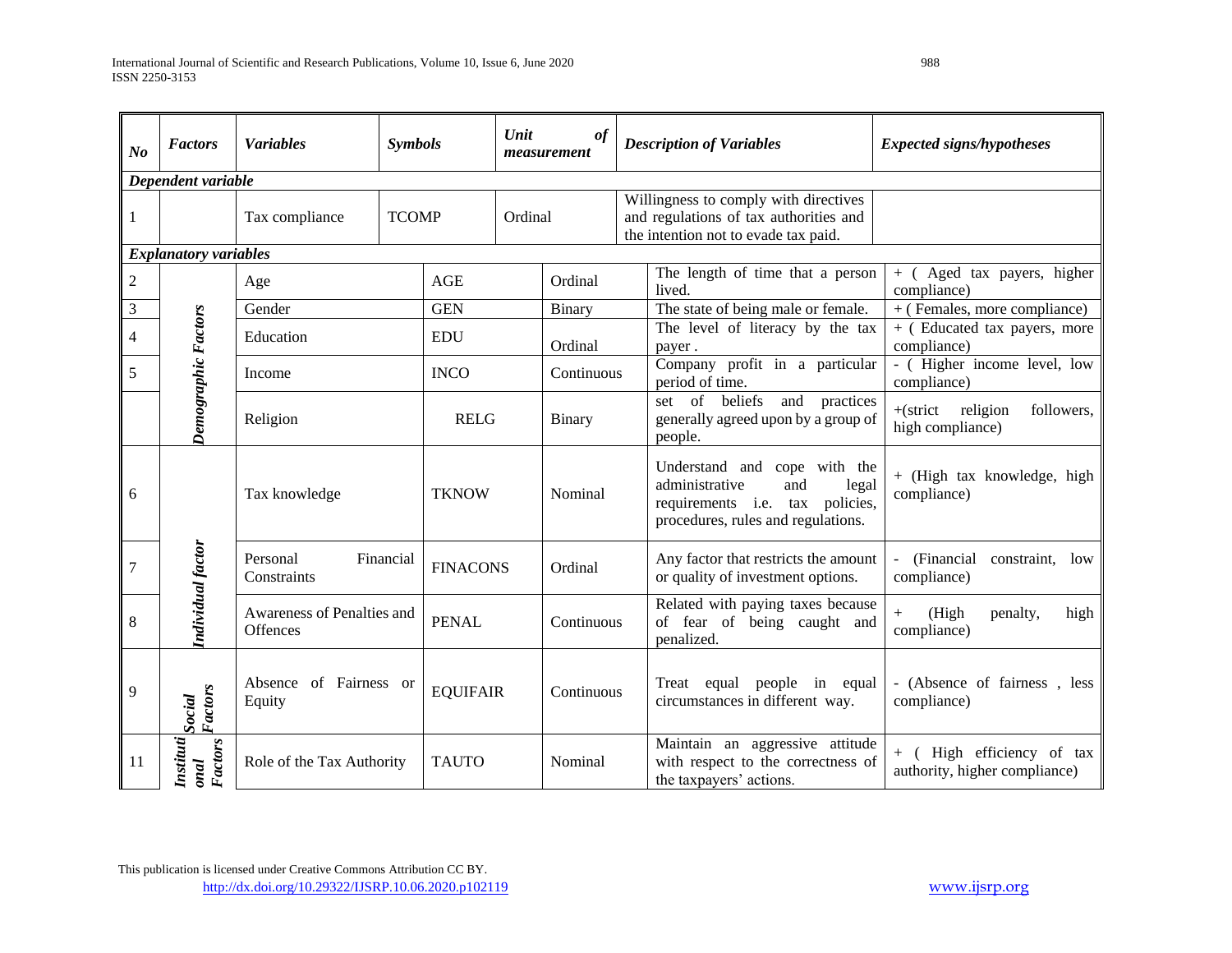International Journal of Scientific and Research Publications, Volume 10, Issue 6, June 2020 989 ISSN 2250-3153

| 12 |              | complexity of Tax System              | <b>TSIMP</b><br>Nominal |         | Easily understandable and designed<br>on the basis of appropriate set of<br>principles. | - (complexity of system, less<br>compliance)              |
|----|--------------|---------------------------------------|-------------------------|---------|-----------------------------------------------------------------------------------------|-----------------------------------------------------------|
|    |              | Type of organization                  | <b>TYPEORG</b>          | Nominal | Manufacturing;<br>$l =$<br>$=$<br>Merchandizing; 3= Service                             | Not significant                                           |
| 13 |              | Tax Rate                              | <b>TRATE</b>            | Nominal | The percentage at which a business<br>is taxed.                                         | (High tax rate, low<br>compliance)                        |
| 14 |              | Absence of tax Audits                 | <b>TAUDI</b>            | Nominal | inspection<br>continuous<br>The<br><sub>or</sub><br>examination of the tax authority.   | - (absence of inspection, less<br>compliance)             |
| 15 | omic Factors | Perceptions of Government<br>Spending | <b>GOVSPEND</b>         | Nominal | The proper utilizations of taxes<br>which<br>collected<br>by the<br>are<br>government.  | + (Good perception of gov't<br>spending, high compliance) |

*Table 2: Description of variables*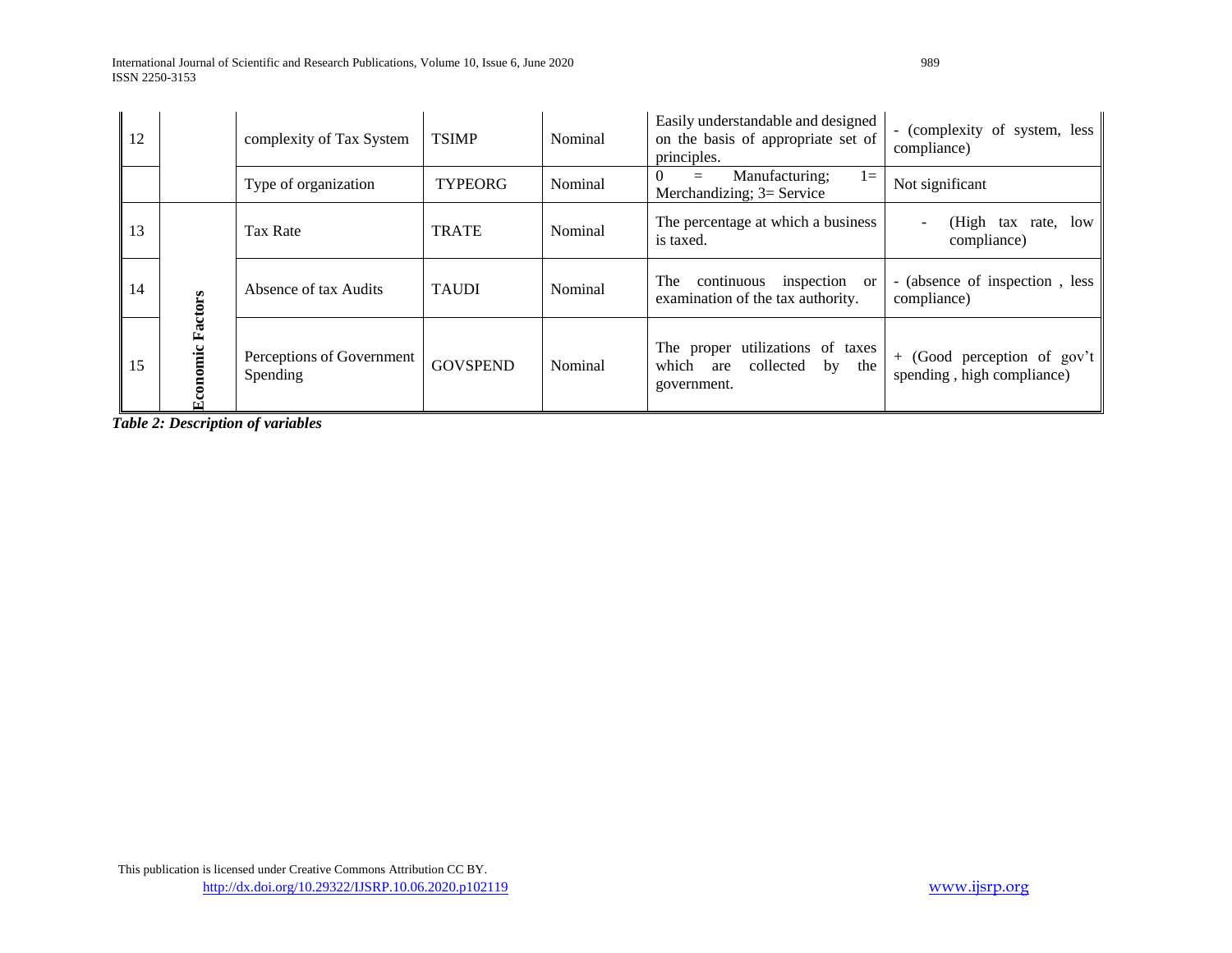## IV. DATA PRESENTATION, INTERPRTATION AND ANALYSIS

 The major objective of this study is to examine the determinants of voluntary tax compliance behavior of category A and B tax payers in Case of Dire Dawa City Administration. Out of a total number of 366 questionnaires distributed, the results are made based on 321 questionnaires collected from the taxpayers and interviews made with taxpayers' representatives and tax consultants. This made the return rate around 87.70%, indicates good response rate. In order to analyze the data both descriptive and econometric methods were used.

## *4.1. General Background of Respondents*

 The descriptive result indicate that, the age distribution of the respondent was 18-30 (32.71%), 31-40 (57.94%), and 41 and above (9.35%) years of old. This implies that majority of respondents were at the range of 31-40 (57.94%) years of age. There were more male respondents 198 (61.68%) than female respondents 123 (38.3%). Regarding level of education, 3 (0.93%) of the respondents had diploma, 279 (86.92%) of respondent had Bachelor Degree and the rest 39 (12.15%) of respondents have Master Degree. Therefore, the implication is the majority of business taxpayers have a good academic background. The result of the study shows that 156 (48.60%) of

the respondents are engaged in manufacturing, 72 (22.43%) are merchandising and the remaining 93 (28.97%) are service sectors. This shows that the majority of higher tax payers in administration are engaged in manufacturing businesses. With regards to Sales Turnover 120 (37.38%) earn annual turnover income between  $500,000 - 1,000,000$  and the remaining 201 (62.62%) were earn above 100000. Consequently majority of high tax payer in Administrations were classified under category A business income Tax payers.

# *4.2. Regression Results*

 The collected data were checked for errors and completeness; ordered logit regression model was used to analyze determinants of tax compliance. The result on Table 4.1 shows that the likelihood ratio chi-square of 50.88 with a pvalue of 0.0000 tells us that the model as a whole is statistically significant. The Variance Inflation Factor (VIF) is a popular measure of multicollinearity among the independent variables. As 'a rule of thumb', if the mean VIF of variables exceeds 10, that variable is said to be highly collinear and it can be concluded that multicollinearity is a problem. As shown in the table 4.1, the average value of VIF of variables of this study was 1.66 which is less than 10. Therefore, the results of the VIF values for the variables confirmed that there is no serious problem of multicollinearity.

| <b>Variable</b>                         | <b>VIF</b> | 1/VIF    |
|-----------------------------------------|------------|----------|
| Perception of Absence of tax Audits     | 2.28       | 0.439433 |
| Type of organization1                   | 2.20       | 0.455565 |
| Perception of Government Spending       | 2.10       | 0.476649 |
| Perception of Role of the Tax Authority | 2.05       | 0.486930 |
| Tax knowledge                           | 1.79       | 0.558193 |
| Education                               | 1.78       | 0.560557 |
| Type of organization2                   | 1.72       | 0.580989 |
| Perception of Absence of Fairness       | 1.62       | 0.618371 |
| Perception of complexity of Tax System  | 1.56       | 0.641933 |
| Perception of Penalties                 | 1.52       | 0.658327 |
| Perception of Financial Constraints     | 1.52       | 0.659355 |
| Perception of Religion                  | 1.47       | 0.680175 |
| Age                                     | 1.38       | 0.725932 |
| Perception of Tax Rate                  | 1.23       | 0.815549 |
| Income                                  | 1.22       | 0.821022 |
| Gender                                  | 1.18       | 0.850734 |
| Mean VIF                                | 1.66       |          |

#### **Table 4. 1 Variance Inflation Factor (VIF)**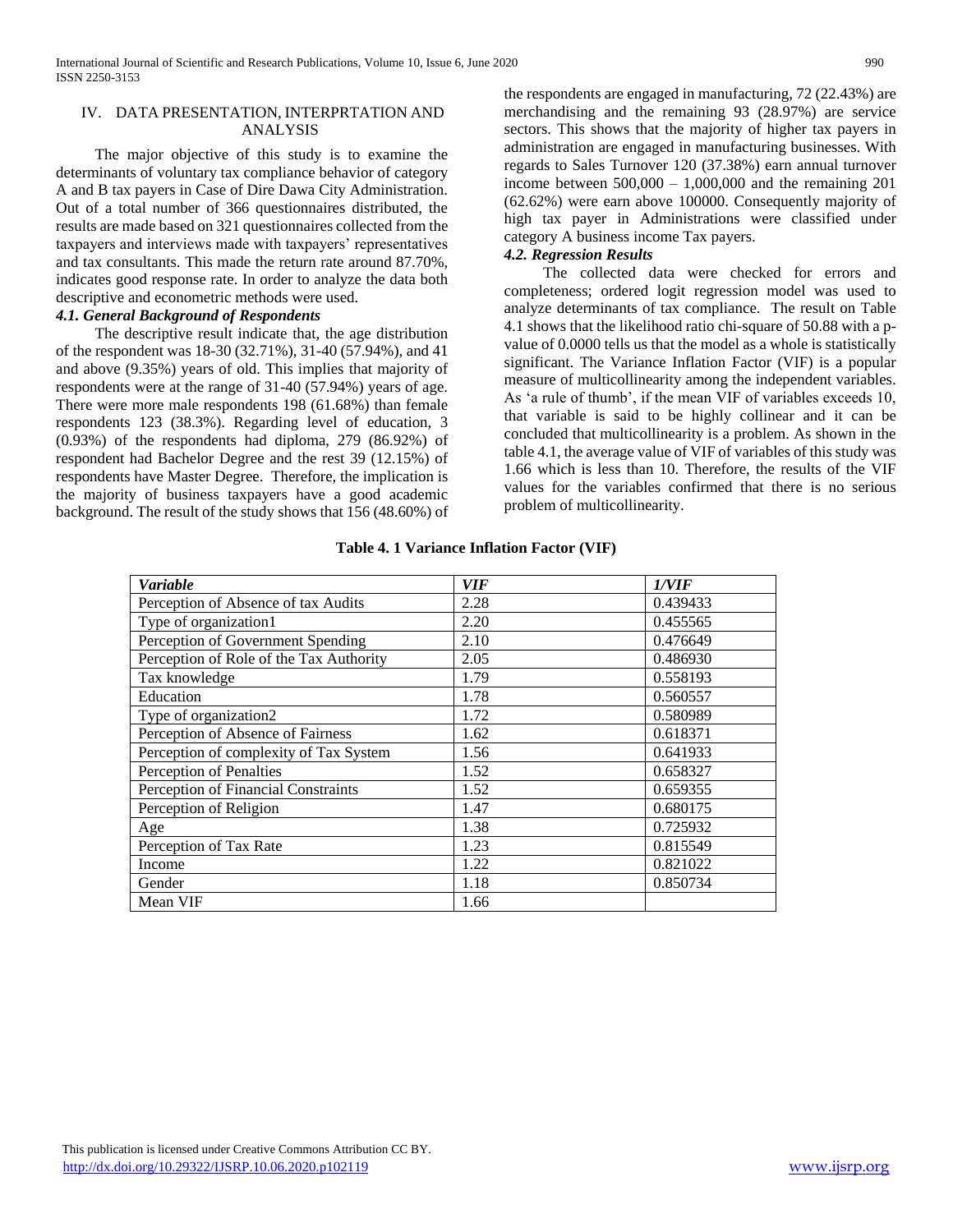International Journal of Scientific and Research Publications, Volume 10, Issue 6, June 2020 991 ISSN 2250-3153

## **Table 4.2: Ordered Logistic Regression Results with marginal effect**

| Ordered logistic regression         | Number of obs $=$ 315   |
|-------------------------------------|-------------------------|
|                                     | Wald chi2(16) = $50.88$ |
|                                     | Prob > chi2 = $0.0000$  |
| Log pseudolikelihood = $-291.35518$ | Pseudo R2 $= 0.1325$    |

| N <sub>o</sub> | Sprit of tax law                  | Coef     | Robust    | $\mathbf{Z}$             | P >  z |        | $Mfx=dy/dx$ | $Mfx=dy/dx$  | $Mfx=dy/dx$ | $Mfx=dy/dx$ |
|----------------|-----------------------------------|----------|-----------|--------------------------|--------|--------|-------------|--------------|-------------|-------------|
|                |                                   |          | Std. Err. |                          |        |        | p outcome   | p outcome    | p outcome   | p outcome   |
|                |                                   |          |           |                          |        |        | (2)         | (3)          | (4)         | (5)         |
| $\mathbf{1}$   | Age                               | .7597883 | .2206503  | 3.44                     | 0.001  |        | $-.0384002$ | $-.0316652$  | $-.0677948$ | .1378601    |
|                |                                   |          |           |                          | ***    |        |             |              |             |             |
| $\overline{2}$ | Gender                            |          | .2840168  | $\bar{\phantom{a}}$      | 0.710  |        | .0053434    | .0044062     | .0094336    | $-.0191832$ |
|                |                                   | .1057243 |           | 0.37                     |        |        |             |              |             |             |
| 3              | Education                         |          | .6474247  | $\equiv$                 | 0.060  | $\ast$ | .0614745    | .0506925     | .1085321    | $-.2206991$ |
|                |                                   | 1.216339 |           | 1.88                     |        |        |             |              |             |             |
| $\overline{4}$ | Sales turn over                   |          | .1675443  | $\overline{\phantom{a}}$ | 0.253  |        | .0096779    | .0079805     | .0170862    | $-.0347446$ |
|                |                                   | .1914879 |           | 1.14                     |        |        |             |              |             |             |
| $\overline{5}$ | Perception of Religion            |          | .2424092  | $\equiv$                 | 0.551  |        | .0073121    | .0060296     | .0129093    | $-.026251$  |
|                |                                   | .1446773 |           | 0.60                     |        |        |             |              |             |             |
| $\overline{6}$ | Tax knowledge                     | 1.617207 | .419806   | 3.85                     | 0.000  |        | $-.0817346$ | $-.0673993$  | $-.1443009$ | .2934348    |
|                |                                   |          |           |                          | ***    |        |             |              |             |             |
| $\overline{7}$ | of<br>Financial<br>Perception     |          | .2010587  | $\overline{\phantom{a}}$ | 0.051  | $**$   | .0198713    | .0163861     | .0350823    | $-.0713397$ |
|                | Constraints                       | .3931741 |           | 1.96                     |        |        |             |              |             |             |
| $\, 8$         | Perception of Penalties           | .2605225 | .2217283  | 1.17                     | 0.240  |        | $-.013167$  | $-.0108576$  | $-0.023246$ | .0472706    |
| 9              | Perception of Absence of Fairness |          | .2945956  | $\sim$                   | 0.016  | $**$   | .0357963    | .029518      | .0631976    | $-.1285119$ |
|                |                                   | .7082671 |           | 2.40                     |        |        |             |              |             |             |
| 10             | Perception of Role of the Tax     | .539652  | .2445357  | 2.21                     | 0.027  |        | $-.0272743$ | $-.0224907$  | $-.0481523$ | .0979174    |
|                | Authority                         |          |           |                          | $**$   |        |             |              |             |             |
| 11             | Perception of complexity of Tax   |          | .152528   | $\blacksquare$           | 0.000  |        | .0310907    | .0256377     | .0548901    | $-1116185$  |
|                | System                            | .6151628 |           | 4.03                     | $***$  |        |             |              |             |             |
| 12             | Type of organization1             | .2964538 | .3136746  | 0.95                     | 0.345  |        | $-.0149268$ | $-0.0123029$ | $-.0267407$ | .0539705    |
|                | Type of organization <sub>2</sub> | .2049681 | .2852029  | 0.72                     | 0.472  |        | $-.0098678$ | $-.0082264$  | $-.0201661$ | .0382602    |
| 13             | Perception of Tax Rate            | .213806  | .1694241  | 1.26                     | 0.207  |        | $-.0108059$ | $-.0089107$  | $-.0190776$ | .0387941    |
| 14             | Perception of Absence of tax      |          | .3369308  |                          | 0.001  | $\ast$ | .0548875    | .0452608     | .0969029    | $-1970512$  |
|                | Audits                            | 1.086008 |           | 3.22                     |        |        |             |              |             |             |
| 15             | Perception<br>of<br>Government    | 1.12151  | .3395116  | 3.30                     | 0.001  | $\ast$ | $-.0566818$ | $-.0467404$  | $-.1000707$ | .2034929    |
|                | Spending                          |          |           |                          |        |        |             |              |             |             |
|                |                                   |          |           |                          |        |        |             |              |             |             |

*Note:\*, \*\* and \*\*\* indicate statistically significant at 10 %, 5 % and 1 % probability level, respectively. Source: Own survey and model result, 2017*

#### *Hypothesis 1: Age and compliance*

 As it was hypothesized, this variable was found positive and statistically significant (at 1 % significance level) relationship between age and tax compliance ( $\beta$ =.7597883) with p value of 0.001. The study reviled that aged taxpayers has positive compliance attitude than younger tax payers. This result indicates that as the number of the live hood increase, the compliance level also increases. This could be explained by the fact that younger taxpayers are new to the tax system, they are risk taker and they have been shown to have less well developed sense of moral obligation to pay tax. In addition to this, the marginal effect of .1378601 dealings that the probability of individuals on their tax compliance was increased by 13.78 %, when the age is increase by one by having the other factors being constant. This result supports the finding of Rizal & Fariq A(2011)

## *Hypothesis 2: Gender and compliance*

 With regard to gender, although findings from other studies were not conclusive and a concrete solution is still being debated, this study found that gender of the respondents has no impact on level compliance, as it is shown on the regression table 4.2 above, the coefficient of gender is -.1057243 which is negative and the p value of 0.710 which is not statistically significant. The result of the study is not consistent with the hypothesis set in the study i.e.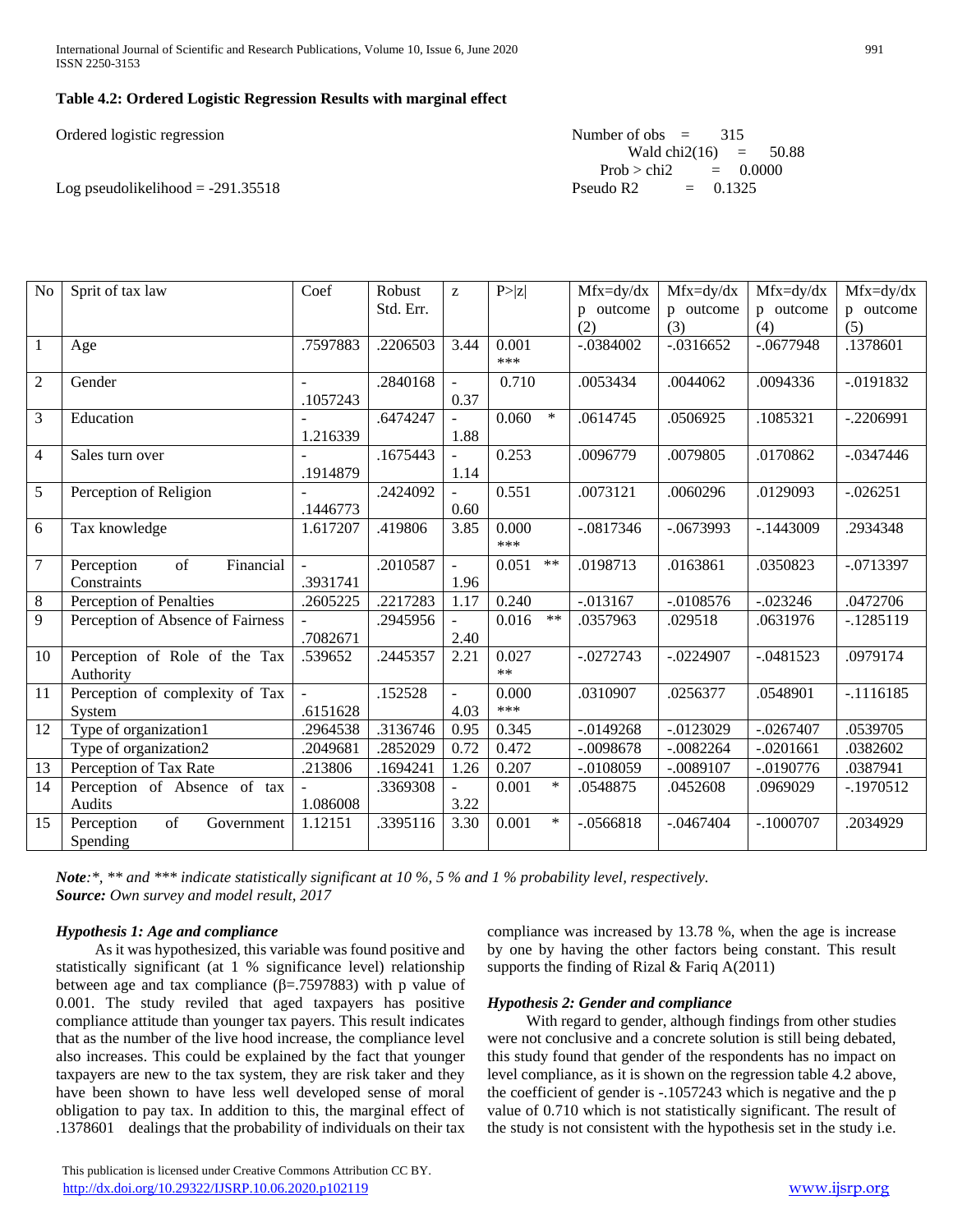null hypothesis is rejected. This result supports the finding of Ezana (2018).

## *Hypothesis 3: Education and compliance*

 The result of this study showed that educational level of tax payers was negatively and significantly determine tax compliance at 10 % significant level ( $\beta$ = -1.216339) with p value 0.060. The study found that education has negative and significant effect on the tax payer's level of compliance. The finding of this study agrees that when the level of education becomes increase, the compliance level become decrease i.e. leading to higher tax evasion. Furthermore, there have been contradictory empirical evidences on the effect of education on the level of tax compliance. Marginal effect -.2206991 indicate as education status of an individual was improved by one level, the tax compliance behavior of the individual decrease by 22.07%, other factors being constant.

## *Hypothesis 4: income and compliance*

 The income of the respondents also has no impact on their compliance level, as it is shown on the regression table 4.1 above, the coefficient of income is -.1914879 which is negative and the p value of 0.253 which is not statistically significant. The negative coefficient of income implies that there is an inverse relationship between the level of income and compliance level. Thus the hypothesis of the study is rejected.

## *Hypothesis 5: religion and compliance*

 It is assumed that religion encourage individuals to act according to tax law. If a tax payer thinks that this is conflicting with his religious beliefs, he will not be willing to pay taxes, at least not be willing to accept and will be act of resistance. Tax payer with good religious view is expected to be more compliant then a tax payer with poor religious view. However, the result of the regression analysis indicate that Religious view is insignificant factor by having coefficient of -.1446773 and p value of 0.551 to determine the level of compliance. Thus the hypothesis of the study is rejected.

# *Hypothesis 6: tax knowledge and tax compliance*

 The level of tax knowledge is an important factor that contributes to compliance level. Therefore, respondents were asked different questions to assess the level of their knowledge of tax rules and how they are complying with tax requirements. The results shown in the regression Table 4.1 above describes that, the knowledge of respondents have a positive coefficient 1.617207 and the P value of 0.000, which means that, tax knowledge plays an important role on tax compliance. Accordingly, the result of this study, tax knowledge has positive and significant relationship with tax compliance. These findings show that high tax knowledge would increase tax compliance behavior. Hence, hypothesis is accepted. In addition to this, the marginal effect of .2934348 dealings that the probability of individuals on their tax compliance was increased by 29.34 %, when tax knowledge is improved by one having the other factors being constant. The studies made by Inasius (2018), Olugoke and Obazee (2016), Rizal & Fariq A(2011), Mukhlis et.al (2015) also support the result of this study.

## *Hypothesis 7: financial constraints and compliance*

 This publication is licensed under Creative Commons Attribution CC BY. <http://dx.doi.org/10.29322/IJSRP.10.06.2020.p102119> [www.ijsrp.org](http://ijsrp.org/)

 With regard to financial constraints, the researchers had put the hypothesis which is "financial constraints has a significant negative effect on taxpayers' compliance". As shown in the regression table 4.1 above, the predictor variable financial constraints has a coefficient of -.3931741 which is negative and the p value of 0.051 which is significant at 5% significance level. The negative coefficient -.3931741 implies that the more the respondents face financial constraints are less likely to comply with tax. These results provide evidence those tax payers who have crucial financial constraints would tend to be less compliant (negative association). The marginal effect of-.0713397 indicates that one unit increase in financial constraint; it decreases the probability of compliance behavior by 7.13 %. The result from the regression analysis is consistent with the research conclusions made by Mohani, (2001).

## *Hypothesis 8: Penalties/ offences and compliance*

 As one can understand from the table 4.1 above, fines and penalties have the coefficient of .2605225 and the P value of 0.240 which indicates, the fines and penalties is not significant factor to determine the level of compliance. Thus, the result of the study found that the effect of the penalty rate of increase on voluntary tax compliance was minimal & insignificant. The interview result reviled that one that pay tax by fearing of the penalty is not voluntary compliance. If fines are too high, the tax system would be perceived as unjust and unfair and taxpayers would use any possibility to legally avoid their taxes. In most countries, fines are relative to the evaded tax. Therefore, they argued that, developing the culture of voluntary compliance in society through incentives and awards to the one who paid the tax on time is more important than force them by fines and penalty to comply. Olugoke and Obazee (2016), tax knowledge has a higher tendency to promote tax compliance than tax penalty. Then this result rejects the established hypothesis. From the above regression table, by having the marginal effect a unit increase in tax knowledge would lead to 0.30 increases in tax compliance while a unit increase in tax penalty would lead to 0.13 increases in tax compliance.

# *Hypothesis 9: Absence of Fairness/Equity and compliance*

 The results of this study indicate that fairness is the strongest factor determining the level of compliance level.nIn this study as it is shown in the regression table 4.1 above, absence of fairness is one of the predictor variables and which have a coefficient of - .7082671 and the P value of 0.016, which means that, the taxpayers who perceived the tax system as unfair, it is more likely to reduce the motivation and tax compliance of current taxpayers. If the tax payers believed that there is absence of fairness in the tax system of the country, the level of compliance become decline. The most important point in many countries of the world is that whether citizens are taxed according to the ability to pay principle or not. If the society feel as that the country tax system is fair and they are paid based on the ability to pay, it will have positive impact for the level of compliance. When the relationship between tax equity & voluntary tax compliance is examined, the most important reason for the negative reaction against taxes is availability of unfair tax. Tax equity is that citizens with a similar ability to pay taxes have to pay the same or similar amounts; citizens with a greater ability have to pay more, and with lower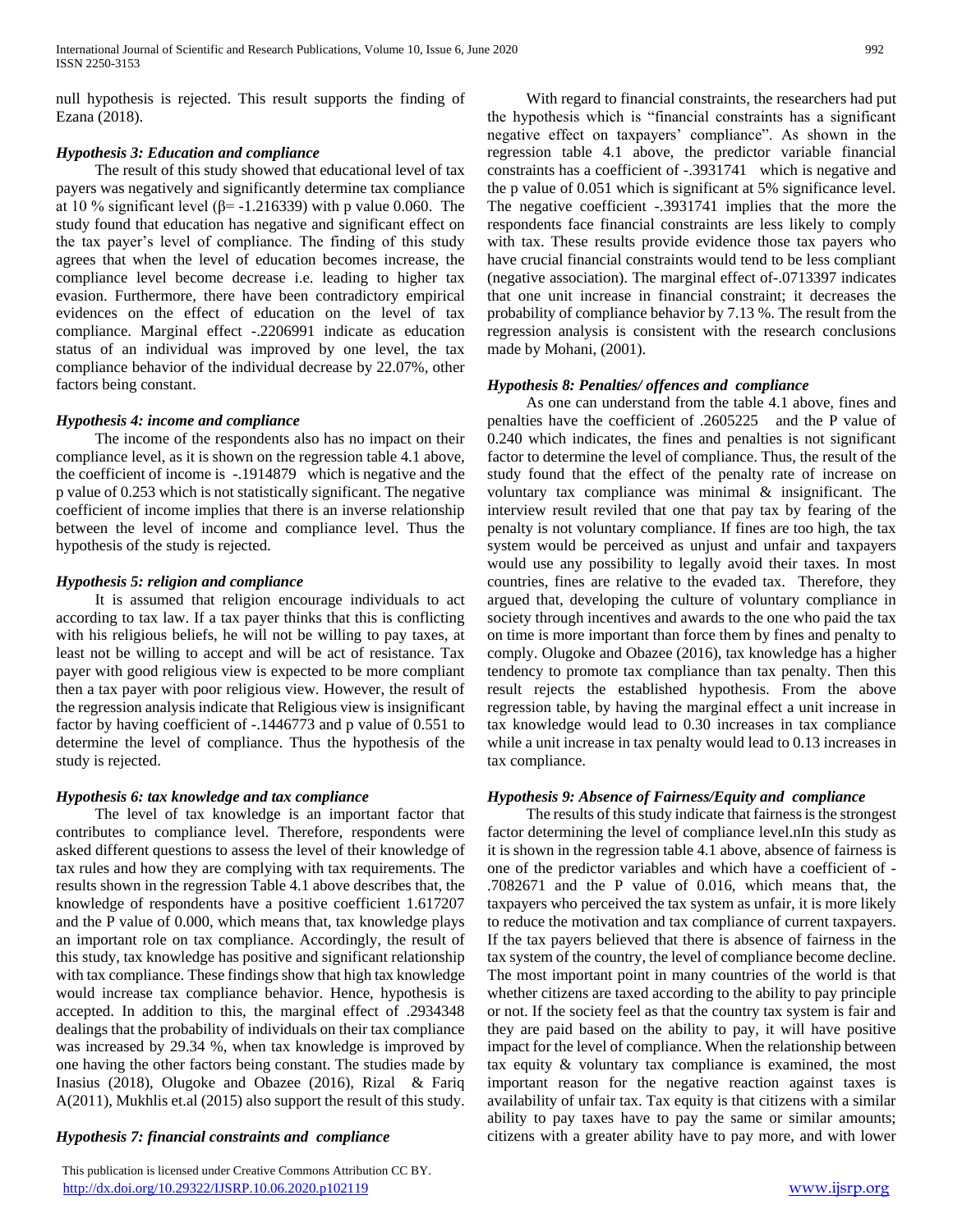ability have to pay less. This equity is expressed as; horizontal equity (taxpayers in the same income brackets should pay the same amount of taxes) and vertical equity (taxes paid increase with the increase in tax base). This result is consistent with Inasius (2018), Mukhlis et.al (2015). Thus, hypothesis is accepted and well supported. The marginal effect of -.1285119 indicates a probability of perception about unfair system increase by one unit will decreases the probability of compliance behavior by 12.85 %.

## *Hypothesis 10: role of government and compliance*

 The variable was found to have positive and significant relationship with tax compliance at 5 % significance level  $β=$ .539652 and p value of 0.027. Thus the hypothesis is accepted. The marginal effect of .0979174 indicate that when the role of the tax authority increased, the probability of tax compliance behavior of the individual increased by 9.79 %. To increase the compliance level of the tax payer, the tax administration provide a way by Creating awareness, Commitment to enforce the tax law, Giving training and empowering tax payers, Feedback on issues, Documentation, Customers handling, Ability to detect and Taking measure on perpetrators investigate evasions. Thus, Strength of the tax authority was expected to have positive impact on tax compliance level the tax payers. The study made by Richardson (2008) and Manchilot (2018) also suggest that there is direct relationship between role of government and compliance.

## *Hypothesis 11: complexity of tax system and compliance*

 The finding of this study with regard to Complexity of the tax system ( $(β = -.6151628)$  has negative and p value of 0.000 significant relationship with tax compliance. The finding of the study confirm the hypothesis thus, hypothesis is accepted. Accordingly under the canons of taxation one of the principle is the tax system should be simple and easy to complete but it may not equally simple for all taxpayers. According to Kanbiro (2018), simplifying the tax return will encourage tax payers to complete the tax return on their own rather than employing a tax agent and thus reducing compliance. Consequently, one of the best technique to increase compliance is simplifying tax system in the country. According to Swarnathilaka and Kevin (2017), Denmark, Canada and New Zealand are the leading countries that have introduced simplified tax returns by reducing the number of pages to facilitate and increase voluntary compliance among taxpayers. Therefore, simplifying tax returns and administration system is the best way to ensure tax compliance. The complexity of tax laws contributes to the tendency of underreported (noncompliance) tax. It can be concluded that, tax laws & legislation should be clear & simple, shouldn't be overhauled frequently. The marginal effect of - .1116185 indicates that if the tax payers feel that the tax system is complex, the probability of tax compliance behavior of the individual decrease by 11.16 %.

# *Hypothesis 12: type of organization and compliance*

 With regard to type of organization, the researcher had putted the hypothesis which is type of organization have insignificant effect on the taxpayers' compliance. As shown in the regression table 4.1 above, the predictor variable (type of organization) has the p value of 0.345 and .472 which is not statistically significant.

## *Hypothesis 13. Tax rate and tax compliance*

 As the ordered logit regression model result indicates, tax rate is not important factor that determines tax compliance level of the tax payers. From the regression results of table 4.1 coefficient result ( $\beta$ =.213806) and p value of 0.207 show that the rate of tax has insignificant factor to determine the level compliance, which implies that we reject the Hypothesis stating that there is a negative significant relationship between tax rates and tax compliance. In addition the interview result reviled that, when the compliance cost such as salary of accountants, fees to tax consultants & tax representatives, cash register machine & its maintenance or renewal cost, is high it also negatively affect the level of compliance. The result of the study consistent with Inasius (2018)

#### *Hypothesis 14: Absence of tax audit and compliance*

 The finding of this study show that the coefficient of the independent variable regard to absence of audit ( $\beta$  = -1.086008) and p value of 0.001 has negative and significant relationship with tax compliance. Thus, hypothesis is accepted and concludes there is a significant negative relationship between probability of being audited and tax compliance decision. The study finds that the absence of tax audit strengthen the incentive to report less income. This indicates that there is inverse relationship with absence of tax audit and level of compliance. The result of some studies is consistent the finding of this study; audits have a positive impact on the level of compliance of tax payers Inasius (2018), Prince et.al (2014). The marginal effect of -.1970512 indicate that The probability of absence of audited increase by one unit, decrease level of compliance by 19.70%

 The level of tax audit can be determined by two elements: one is how many taxpayers are selected for audit and the second is how much intensive the audit is. The tax payers were asked the number of times they have been audited the last 10 years. Majority of the respondent reply that they are not known they are audited by the tax authority. The reaming large number of respondent stated that they are audited by tax authority after 5 years. Therefore it is crucial to make continuous tax audit practice by revenue Authority hence the level of tax compliance status becomes positively changed. This means that the compliance rate rises if the tendency of being tax-audited is high. If the tax payers are informed that their fillings will be closely examined, there is a tendency for the tax payers behaviour to change in response to an increased probability of been tax audited. The interview result exposed that the tax administrators of Dire Dawa city administration has limited capacity to investigate the records and low audit coverage

## *Hypothesis 15: government spending and compliance*

 As one can understand from the table 4.1 above, government spending have the coefficient of 1.12151 and the P value of 0.001 which indicates, the government spending have significant positive effects on taxpayers' compliance at 5% significance level. Thus wise spending of the governmental unit will have positive impact to increase the voluntary compliance of the tax payer. If taxpayers perceive that the government is spending too much on something they consider unnecessary, they will feel betrayed and attempt to evade taxes. These imply that taxpayers are more compliant when they are satisfied with the services provided by the government. According to Inasius(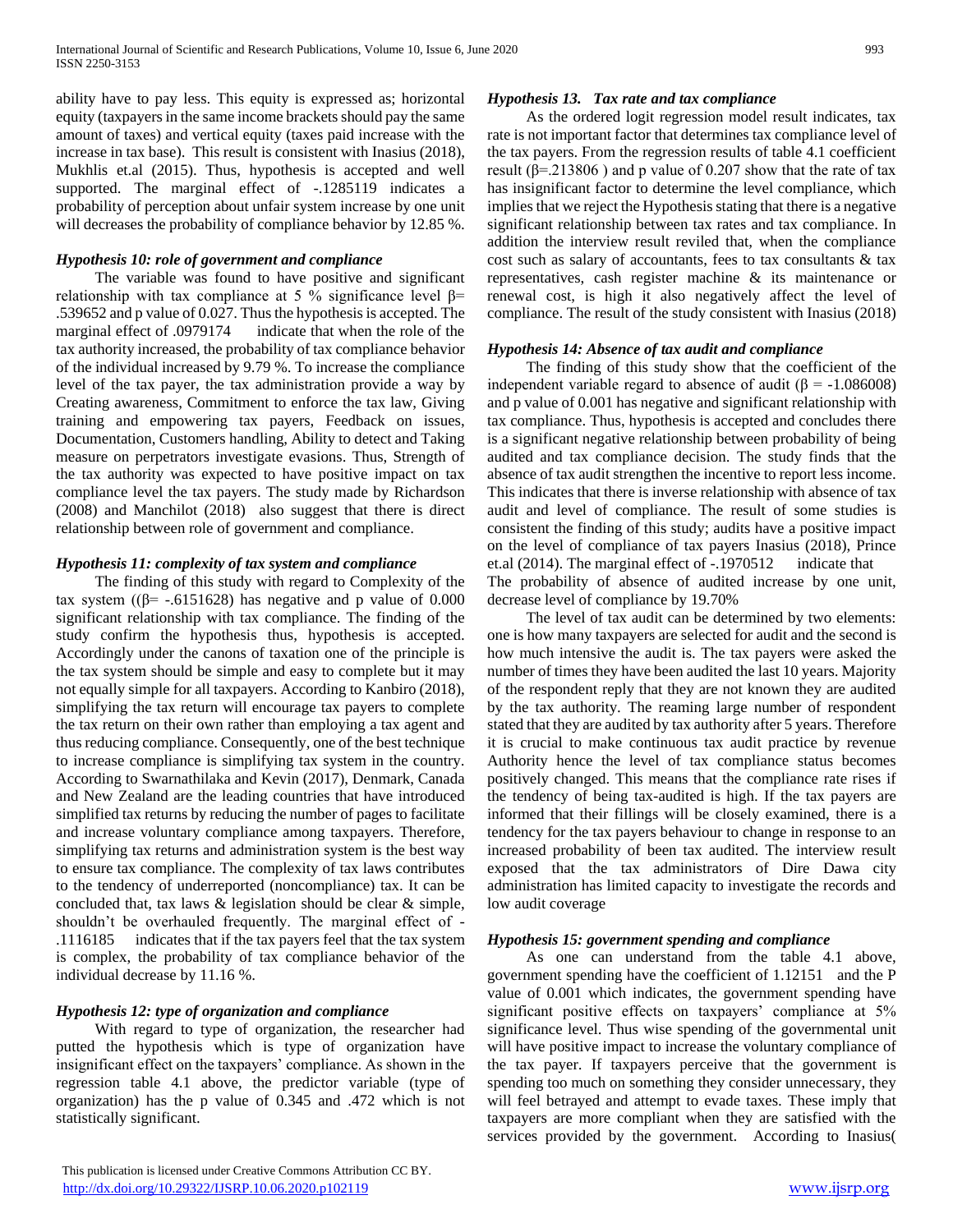2018), Taxpayers, particularly those paying high amounts of taxes, are sensitive to the direction of government spending and their attitudes also depend on the perceived use of the collected money by the government unit. This finding also consistent with the findings of Prince et.al (2014).

# *Measures taken by tax authority to motivate Tax payers to pay tax*

 The interview result reviled that, there is no regular training and updates on taxes especially when there is a change on tax directives. Furthermore awareness among taxpayers plays an important role on tax compliance. By having Lack of awareness, most of taxpayers do not pay their taxes timely and as a result they pay with penalty. Lastly the result revealed that in order to increase tax compliance level the government educating the taxpayers and conducting consultation sessions, Improving relationship with the Public and Providing necessary information to taxpayers

# V. CONCLUSION AND RECOMMENDATION

# **Conclusion**

 Tax compliance is very crucial in promoting the economic growth of any country. A strategy to increase the level of compliance should begin with understanding what the factors that affect the compliance level taxpayers are. The major objective of this study is to examine the determinants of voluntary tax compliance behavior of category A and B tax payers in Case of Dire Dawa City Administration. The results of ordered logistic regression results show that tax compliance is affected by broad range of factors such as Demographic, Individual, Social, Institutional and Economic factors.

 Tax knowledge is a corner stone as far as voluntary compliance is concerned. Tax attitudes can be improved through better tax knowledge' this will in turn increase compliance and reduce the inclination to evade taxes. Thus, higher knowledge regarding taxes leads to higher compliance, while poor knowledge leads to higher noncompliance. Similarly complexities of tax System have negative and significant relation with the level of compliance. Therefore, increasing taxpayers' knowledge by simplification of tax law can have a positive contribution for the level of compliance. Beside, Government spending on the social and welfare needs of its citizens has positive and significant influence on tax compliance behavior of tax payers. In related with this Role of the Tax Authority maintain an aggressive attitude with respect to the correctness of the taxpayers' actions will build positive attitude on the tax payers and this attitudes will contribute to trust in authorities and consequently will enhance voluntary tax compliance of the tax payers.

 The study has also found absence of fairness and absence of audit has negative and significant relationship with tax compliance of the tax system. If the tax system is not based on the ability- to pay principles or if it is unfair, it has a negative consequence on the compliance level of the tax payers. This implies that making the tax system fair leads to higher levels of tax compliance behavior of the taxpayers. Similarly, the result of the study reviled that a high probability of audit or detected encourages taxpayers to be more compliant. As level of compliance influenced by the frequency of the authority's tax audit activities, the tax authorities and the concerned bodies should pay due attention.

 This publication is licensed under Creative Commons Attribution CC BY. <http://dx.doi.org/10.29322/IJSRP.10.06.2020.p102119> [www.ijsrp.org](http://ijsrp.org/)

 Tax authority is the responsible body for assessing and collecting the city's tax revenue. The amount of revenue collected is directly dependent on the efficiency and effectiveness of the authority. However, the study revealed that there is lack of sufficient personals in the authority. With insufficient staff, tax authorities cannot improve voluntary tax payers' compliance and there by tax revenues.

 In general, the findings from the regression analysis indicate that, compliance is significantly affected by nine determinant factors which consist of: Age, Education, Tax knowledge, Financial Constraints, Absence of Fairness, and Role of the Tax Authority, complexity of Tax System, Absence of Tax Audits and Government Spending. This study also evidenced that, other variables such as Gender, Sales turn over, Religion, Penalties, Type of organization and Tax Rate were not significant determinants of tax compliance id Dire Dawa City Administration.

## **Recommendation**

- $\triangleright$  Though the study found that education has inverse relation with the level of compliance, the government should make a strategy to increase the tax knowledge since tax knowledge positively affect the level of compliance.
- $\triangleright$  As complex tax system decrease the level of compliance, the tax system of the country should be simplified, if there is any changes in tax legislation it should be communicated to citizens in their native languages for effective and efficient tax administration as well as in order to improve tax compliance.
- $\triangleright$  As absence of audit decrease the level of compliance, there should be Continues and frequent audit standard and procedures to increases compliance as well as to curb the deadweight loss of the economy.
- $\triangleright$  As penalty is insignificant factor, It is advisable to have an incentive mechanism for those tax payer there level of compliance is high.
- Even though, the study found that tax rate is insignificant factor in this study, the tax authority should work on reducing the levels of tax burden by increasing the tax base in order to increase both voluntary compliance and general tax revenues.
- $\triangleright$  To reduce the level of non compliance, in addition to examining books of account, auditors should visiting taxpayers' business premises hence facilitates the detection of cases where tax evasion or avoidance is involved.
- $\triangleright$  Giving training and educating the taxpayers
- The tax authority should Automation of the tax system and should be integrated and consolidated with other macroeconomic reforms by introduces new mechanism for Probability of detection.
- Taxpayers, especially those in high tax brackets are sensitive to governments spending. Therefore, the government should use the taxpayers' money wisely and in a transparent manner and communicate with the taxpayers about tax programs to promote the benefits of paying taxes.
- $\triangleright$  The findings suggest that if the tax systems treat equal people in equal circumstances in an equal way and by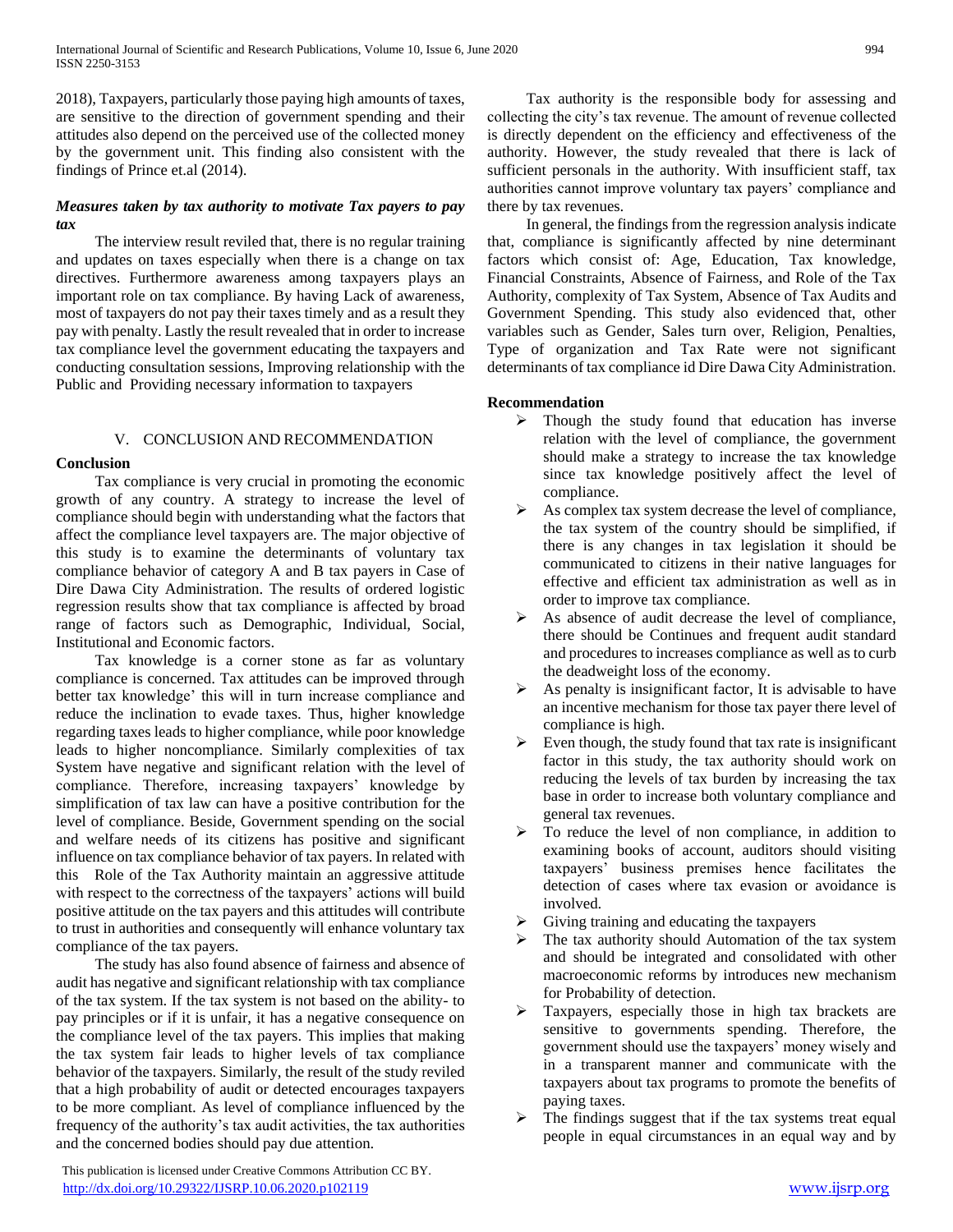ensuring tax fairness and equity voluntary compliance behavior can be developed.

 $\triangleright$  Finally, Tax compliance will be developed just with the voluntary cooperation of the society with the tax authority. To improve general tax compliance level as well as total tax revenue the government should do everything possible to increase public knowledge on tax matters and tax education should be included in education system of the country at different level. The government should create healthy relationship between those that raise taxes and those that spend taxes creates positive synergy for compliance.

#### *Further study*

 The findings of this study are only focus on category A and category B tax payer in Dire Dawa City Administration. Consequently, by having given the theoretical and empirical ambiguity on the factor affecting compliance, if further study is made at regional and national level by incorporating more variables in to the model that are expected to affect voluntary compliance behavior of taxpayers, the study can improved further. Last, empirical investigation of time series data on business tax payer's level of compliance will potentially uncover further, as yet unobserved factors that shape level of compliance.

#### **REFERENCES**

- [1] Adimassu, N. A., and Jerene, W. (2016). Determinants of Voluntary Tax Compliance Behavior in Self Assessment System : https://doi.org/10.21275/ART20163576
- [2] Aguolu,O. (2004) .Taxation and Tax Management in Nigeria, 3rd Edition, Enugu; Meridan Associates
- [3] Abdixhiku, L. (2013). Determinants of Business Tax Evasion in Transition Economies, A Thesis Submitted In Partial Fulfillment of the Requirement For The Degree Of Doctor Of Philosophy, Staffordshire University.
- [4] Akalu, K. (2016). Determinants of tax compliance behavior of large corporate taxpayers in Ethiopia, Msc Research Paper, Addis Ababa University, Addis Ababa, Ethiopia.
- [5] Allingham, M.G. and Sandmo, A. (1972). Income Tax Evasion: A Theoretical Analysis, Journal of Public Economics, https://doi.org/10.1016/0047-2727(72)90010-2
- [6] Ameyaw, B., and Dzaka, D. (2016). Determinants of Tax Evasion: Empirical Evidence from Ghana. Modern Economy, 7, 1653- 1664.http://dx.doi.org/10.4236/me.2016.714145
- [7] Amina, A., and Saniya, K. (2015). Tax Compliance And Its Determinant The Case Of Jimma Zone , International Journal Of Research In Social Sciences, Vol. 6, No.2.
- [8] Kasipillai, J., & Abdul H. (2006). Gender and Ethnicity Differences In Tax Compliance, Asian Academy of Management Journal, Vol. 11, No. 2, 73–88
- [9] Andreoni, J, Erard, B., and Feinstein, J. (1998). Tax compliance. Journal of Economic
- [10] Barbuta, N. (2011). A Review of Factors for Tax Compliance, ISSN 1584- 0409
- [11] Becker , GS. (1968). Crime and punishment: An economic approach. J. Pol. Econs., 76(2): 169-217.
- [12] Chung, J., and Trivedi, V.U. (2003). The effects of friendly persuasion and gender on tax compliance behavior, Journal of Business Ethics, Vol.47, p. 133–145.
- [13] Cummings, R.G. (2007). Effects of Tax Morale on Tax Compliance. Experimental and Survey Evidence
- [14] Daba, G. (2017). Factors Affecting Rental Income Tax Payers Compliance with Tax System: In Case of Hawassa City Administration, Research Journal of Finance and Accounting, Vol.8, No.7.

 This publication is licensed under Creative Commons Attribution CC BY. <http://dx.doi.org/10.29322/IJSRP.10.06.2020.p102119> [www.ijsrp.org](http://ijsrp.org/)

- [15] Dalu, T., Maposa, V.G., Pabwaungana, S., and Dalu, T. (2012). The impact of tax evasion and avoidance on the economy: a case of Harare, Zimbabwe, African Journal of Economic and Sustainable Development, Vol. 1, No. 3, pp.284-296.
- [16] Desta, K. (2010). Assessment of Taxpayers' Voluntary Compliance With Taxation: A Case Of Mekelle City, Msc Research Paper, Tigray, Ethiopia.
- [17] Dinku, T., and Alamirew A. (2018). External Factors Affecting Voluntary Taxpayers Compliance: The Case of Amhara National Regional State Revenue Authorities, Journal of Business & Financial Affairs: 322. doi: 10.4172/2167-0234.1000322
- [18] Drummond, P., W. Daal, N. Srivastava & L. E. Oliveira 2012. Mobilizing revenue in sub‐Saharan Africa: empicial norms and key determinants. IMF Working Paper WP/12/108. Washington DC.: International Monetary Fund.
- [19] Dubin, A. (2004). Criminal investigation enforcement activities and taxpayer non-compliance. Paper presented at 2004 IRS Research Conference, Washington.
- [20] Eshag E (1983). Fiscal and monetary policies and problems in development countries. Cambridge: Cambridge University Press.
- [21] Ezana, G. (2018). Determinants of Tax Compliance: A Case Study on Nifas Silk Lafto Sub City Category "A" Tax Payers, Mekelle University, Mekelle, Ethiopia.
- [22] Federal Democratic Republic of Ethiopia. (2016). Growth and Transformation Plan II (GTP II) (2015/16-2019/20). https://europa.eu/capacity4dev/resilience\_ethiopia/document/growth-andtransformation-plan-ii-gtp-ii-201516-201920
- [23] Fjeldstad, A., & Sjursen, (2010). Factors affecting tax compliant attitude in Africa: Evidence from Kenya, Tanzania, Uganda and South Africa :Chr.Michelsen Insitute Bergen, Norway
- [24] Hasseldine, J., and Hite, P. (2003). Framing, gender and tax compliance, Journal of Economic Psychology, Vol. 24, pp. 517-533.
- [25] Olugoke, A., & Obazee, U. (2016). Tax Knowledge, Penalties and Tax Compliance In Small and Medium Scale Enterprises In Nigeria, Scientific Research Publishing, Http://Dx.Doi.Org/10.4236/Ib.2016.81001
- [26] Prince, K., and Obi, J.(2014). Impact of Tax Audit on Tax Compliance in Nigeria, International Journal of Business and Social Science, Vol. 5, No. 9.
- [27] IMF 2011. Revenue mobilization in developing countries. Policy Paper prepared by the Fiscal Affairs Department (8 March). Washington D.C.: International Monetary Fund.
- [28] Jackson, B., and Jaouen. (1989). Influencing taxpayer compliance through sanction threat or appeals to conscience, Advances in Taxation. Vol. 2, pp. 131-147.
- [29] Jacob, F. (2014). An Empirical Study of Tax Evasion and Tax Avoidance: A Critical Issue in Nigeria Economic Development, Journal of Economics and Sustainable Development, Vol.5, No.18.
- [30] Johns, A., and Slemrod, J. (2008). The Distribution of Income Tax Noncompliance, http://www.bus.umich.edu/otpr/DITN%20091308.pdf
- [31] John, D. (2016). The Ultimate Guide to Writing a Dissertation in Business Studies: A Step-by-Step Assistance (1st ED). Research-methodology.net, publisher.
- [32] Kanbiro, K. (2018). Factors Influencing Taxpayers' Voluntary Compliance Attitude with Tax System: Evidence from Gedeo Zone of Southern Ethiopia, Universal Journal of Accounting and Finance, 92-107 http://www.hrpub.org DOI: 10.13189/ujaf.2018.060302
- [33] Kato, S. (2002). A study of research method. Faculty of business administration, Bunkyo Gakuin University, Japan.
- [34] Kirchler, E. (2007). The Economic Psychology of Tax Behaviour. Cambridge University Press.
- [35] Kirchler, E., Hoelzl, E., and Wahl, I. (2008). Enforced versus voluntary compliance: The "slippery slope" framework, Journal of Economic Psychology, 29, 210-55.
- [36] Lemessa, T. (2007). Determinants of Taxpayers' Voluntary Compliance with Taxation: The Case Study of Dire Dawa City, Msc Research Paper, Addis Ababa University, Addis Ababa, Ethiopia.
- [37] Manchilot, M. (2018). Determinants of Tax Compliance: A Case of Gondar City, Research Journal of Finance and Accounting, Vol.9, No.13.
- [38] Mamo, T. (2017). Tax fairness, tax knowledge and tax complexity of Bole sub city category "B" business profit taxpayers, Msc Research Paper, St. Mary's University, Addis Ababa, Ethiopia.